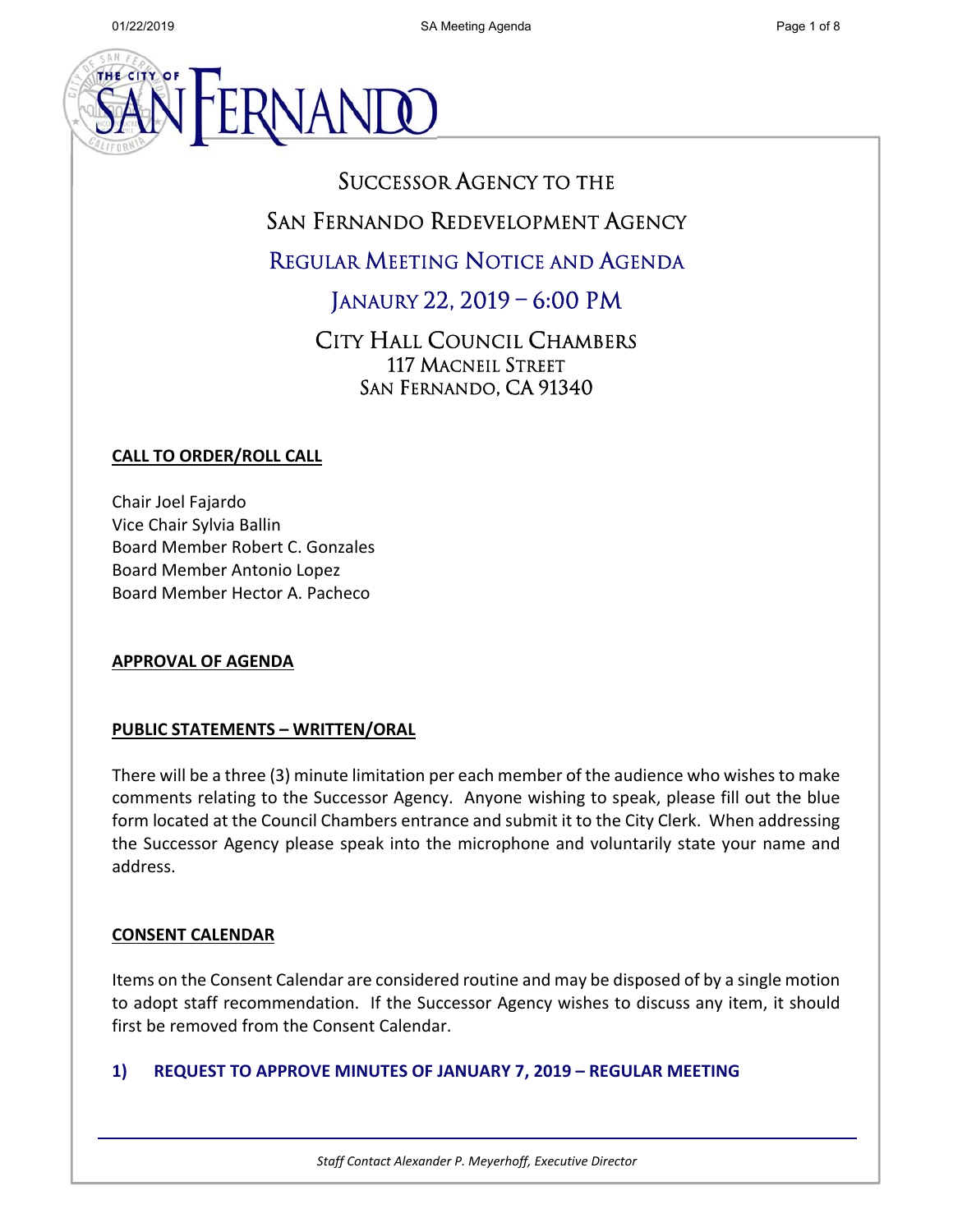### **SUCCESSOR AGENCY TO THE SAN FERNANDO REDEVELOPMENT AGENCY**

**Regular Meeting Notice and Agenda – January 22, 2019**  Page 2 of 2

### **AGENCY DISCUSSION**

#### **STAFF COMMUNICATION**

### **ADJOURNMENT**

*I hereby certify under penalty of perjury under the laws of the State of California that the foregoing agenda was posted on the City Hall bulletin board not less than 72 hours prior to the meeting.*

*Elena G. Chávez, CMC Secretary Signed and Posted: January 17, 2019 (4:00 p.m.)*

*Agendas and complete Agenda Packets (including staff reports and exhibits related to each item) are posted on the City's Internet Web site (www.sfcity.org). These are also available for public reviewing prior to a meeting in the City Clerk Department. Any public writings distributed by the Successor Agency to at least a majority of the Agency Members regarding any item on this regular meeting agenda will also be made available at the City Clerk Department at City Hall located at 117 Macneil Street, San Fernando, CA, 91340 during normal business hours. In addition, the City may also post such documents on the City's Web Site at www.sfcity.org. In accordance with the Americans with Disabilities Act of 1990, if you require a disability‐related modification/accommodation to attend or participate in this meeting, including auxiliary aids or services please call the City Clerk Department at (818) 898‐1204 at least 48 hours prior to the meeting.*

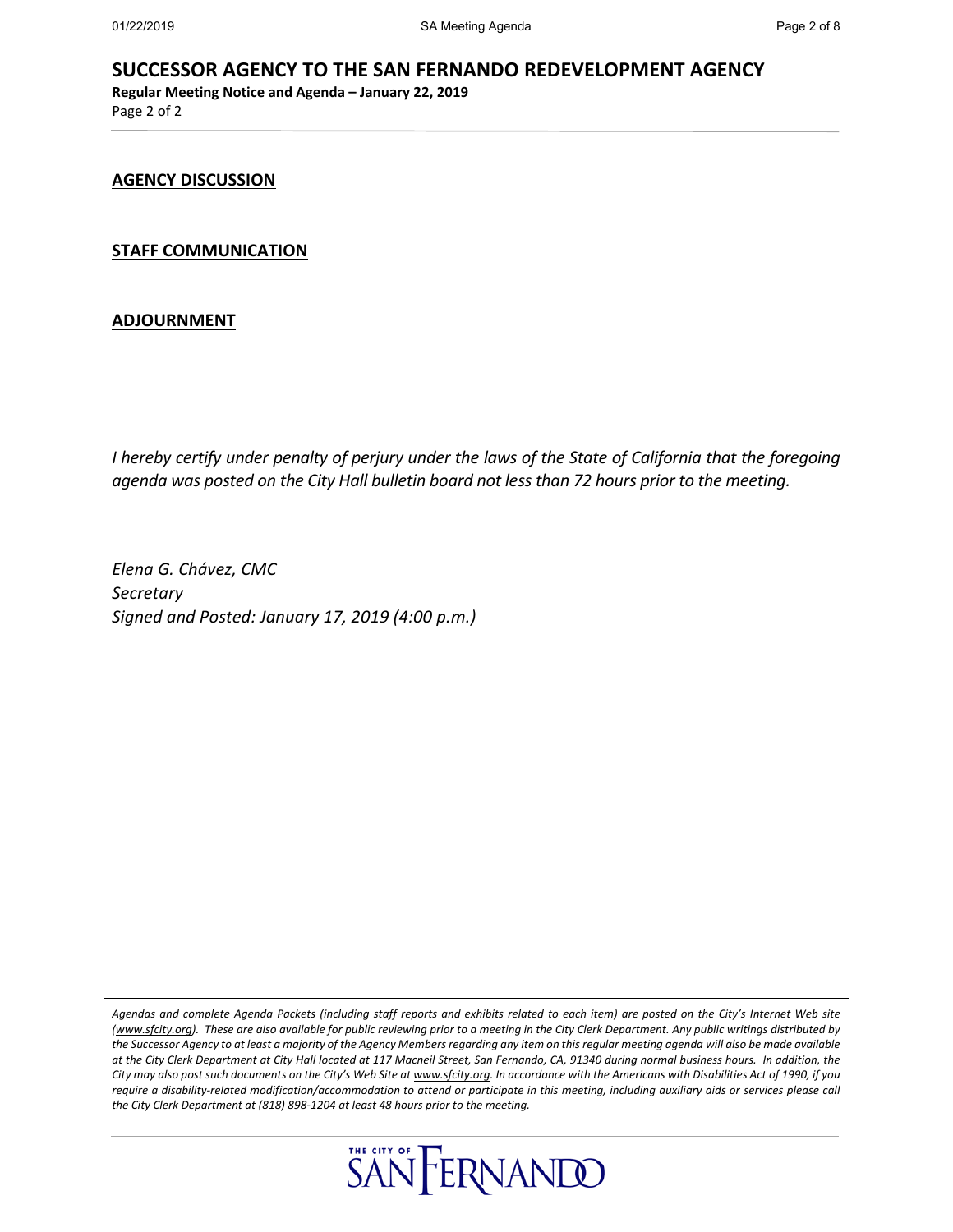# Regular Meeting Successor Agency to the San Fernando Redevelopment Agency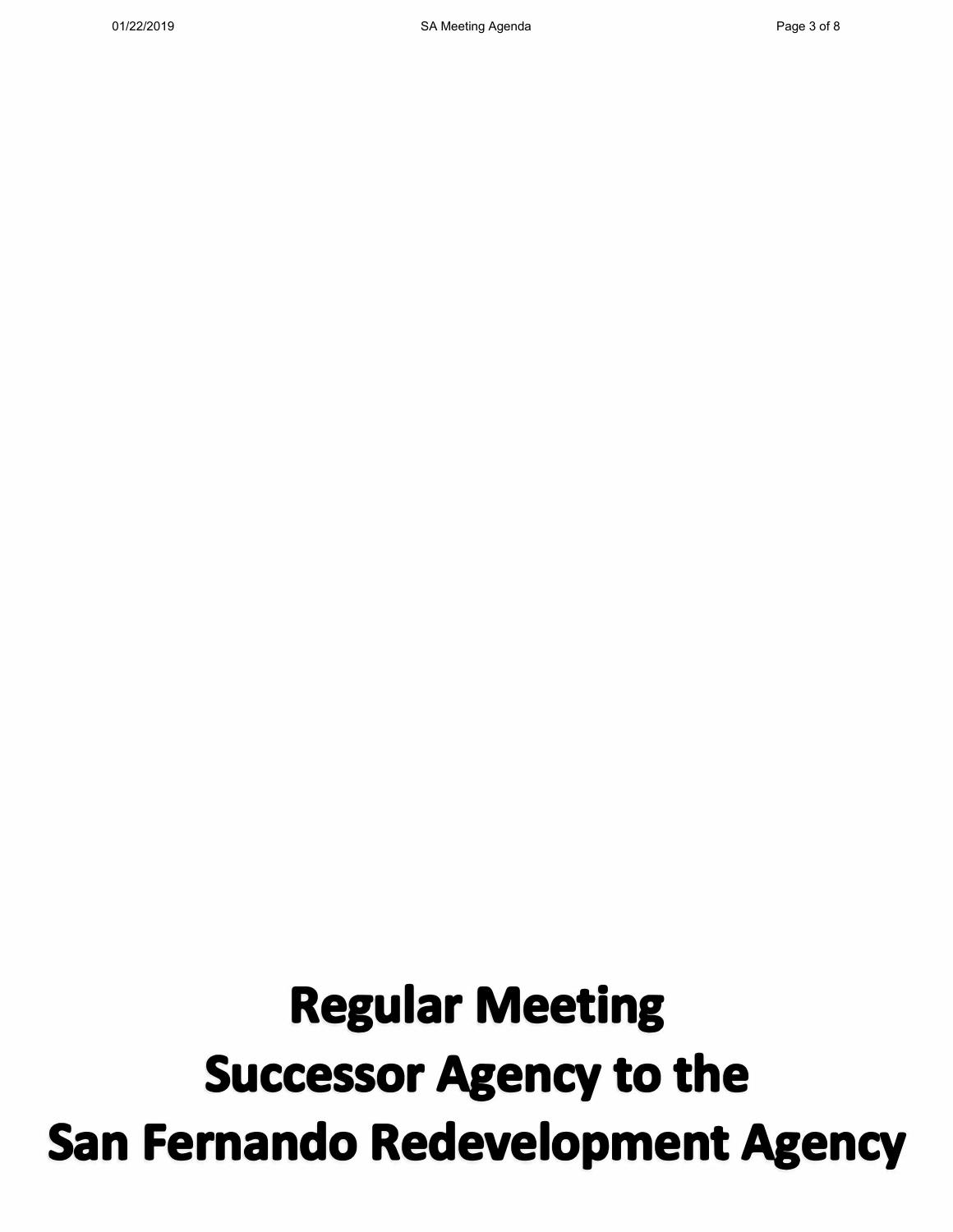*This Page Intentionally Left Blank*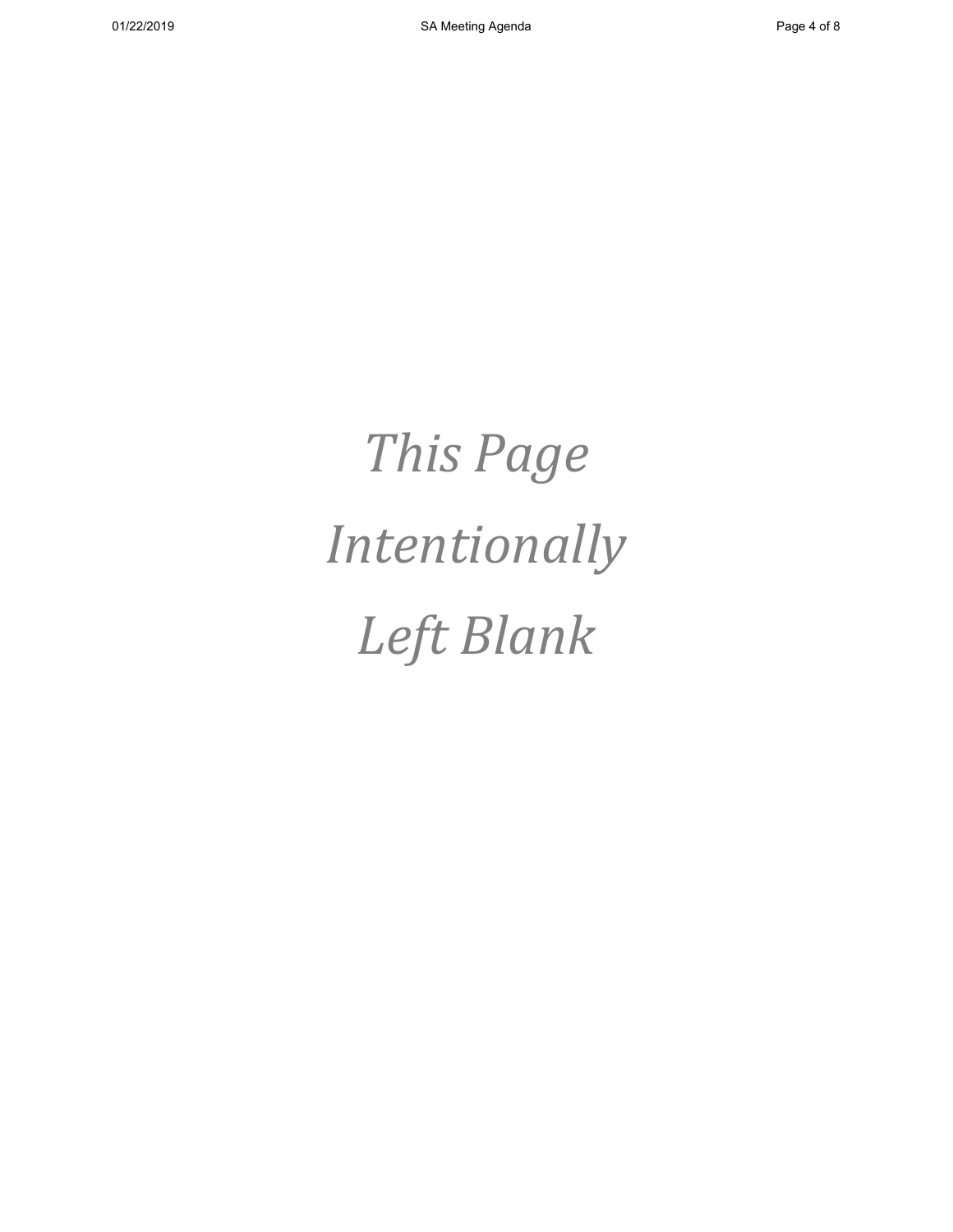1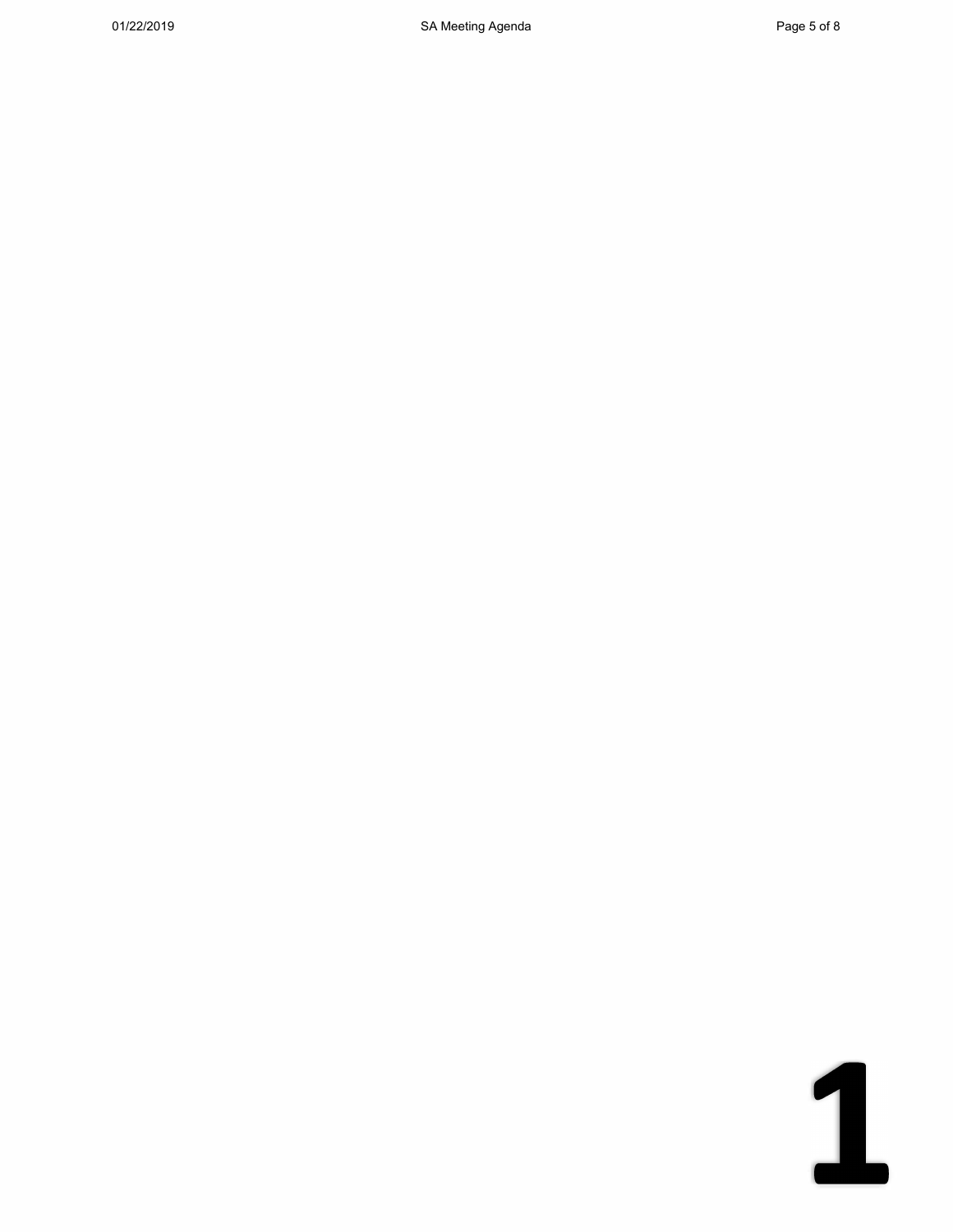*This Page Intentionally Left Blank*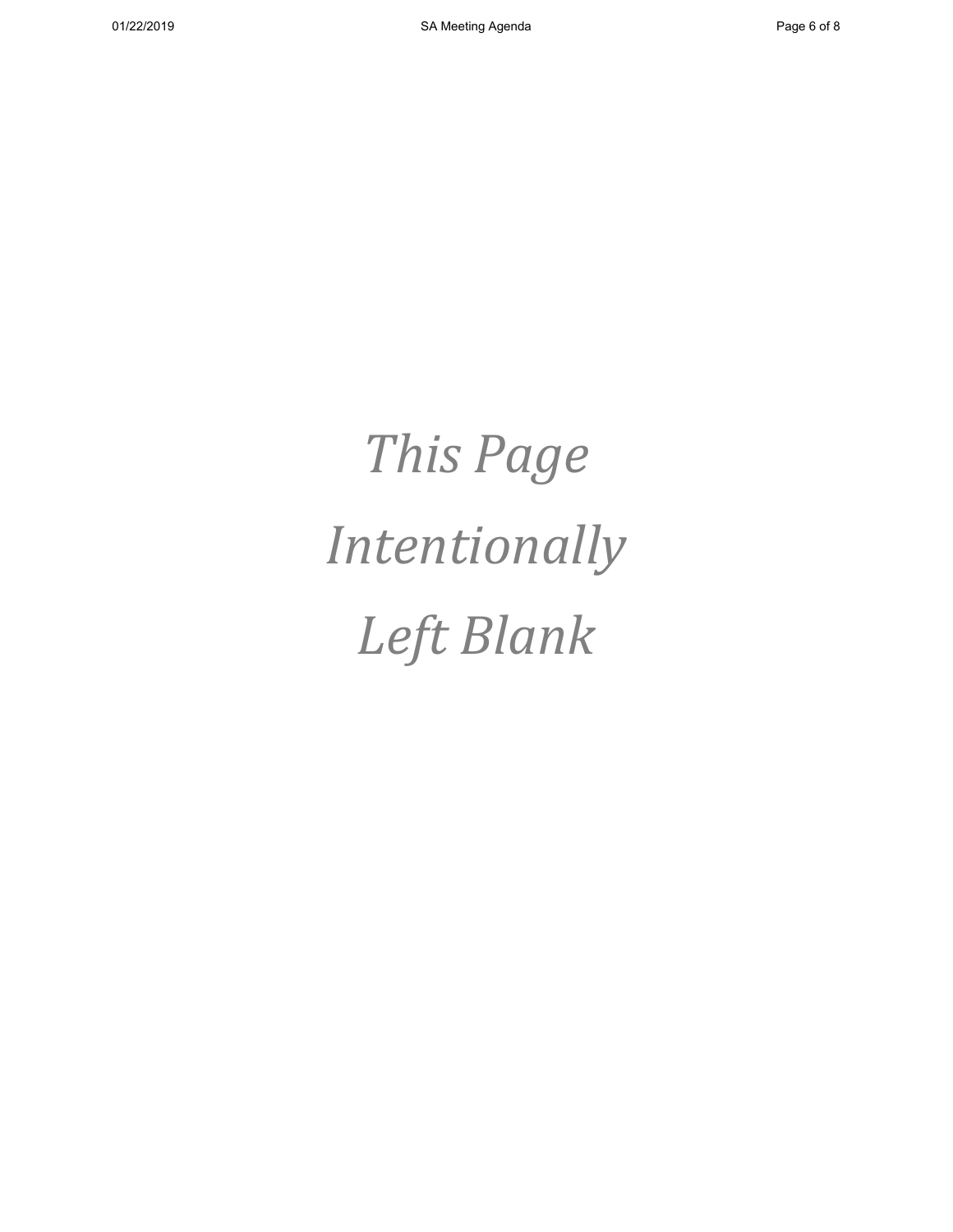### **SUCCESSOR AGENCY TO THE SAN FERNANDO REDEVELOPMENT AGENCY MINUTES**

## **JANUARY 7, 2019 – 6:00 PM REGULAR MEETING**

City Hall Council Chambers 117 Macneil Street San Fernando, CA 91340

## **CALL TO ORDER/ROLL CALL**

Chair Joel Fajardo called the meeting to order at 6:20 p.m.

Present:

| Council: | Chair Joel Fajardo, Vice Chair Sylvia Ballin and Board Members Robert C.<br>Gonzales and Hector A. Pacheco             |
|----------|------------------------------------------------------------------------------------------------------------------------|
| Staff:   | Executive Director Alexander P. Meyerhoff, Assistant General Counsel<br>Richard Padilla, and Secretary Elena G. Chávez |
| Absent:  | Board Member Antonio Lopez (notified staff that he was ill and would not<br>make the meeting)                          |

### **APPROVAL OF AGENDA**

Motion by Vice Chair Ballin, seconded by Board Member Gonzales, to approve the agenda. By consensus, the motion carried.

### **PUBLIC STATEMENTS – WRITTEN/ORAL**

None

### **CONSENT CALENDAR**

Motion by Vice Chair Ballin, seconded by Board Member Gonzales, to approve the following Consent Calendar Items:

1) REQUEST TO APPROVE MINUTES OF DECEMBER 3, 2018 – REGULAR MEETING